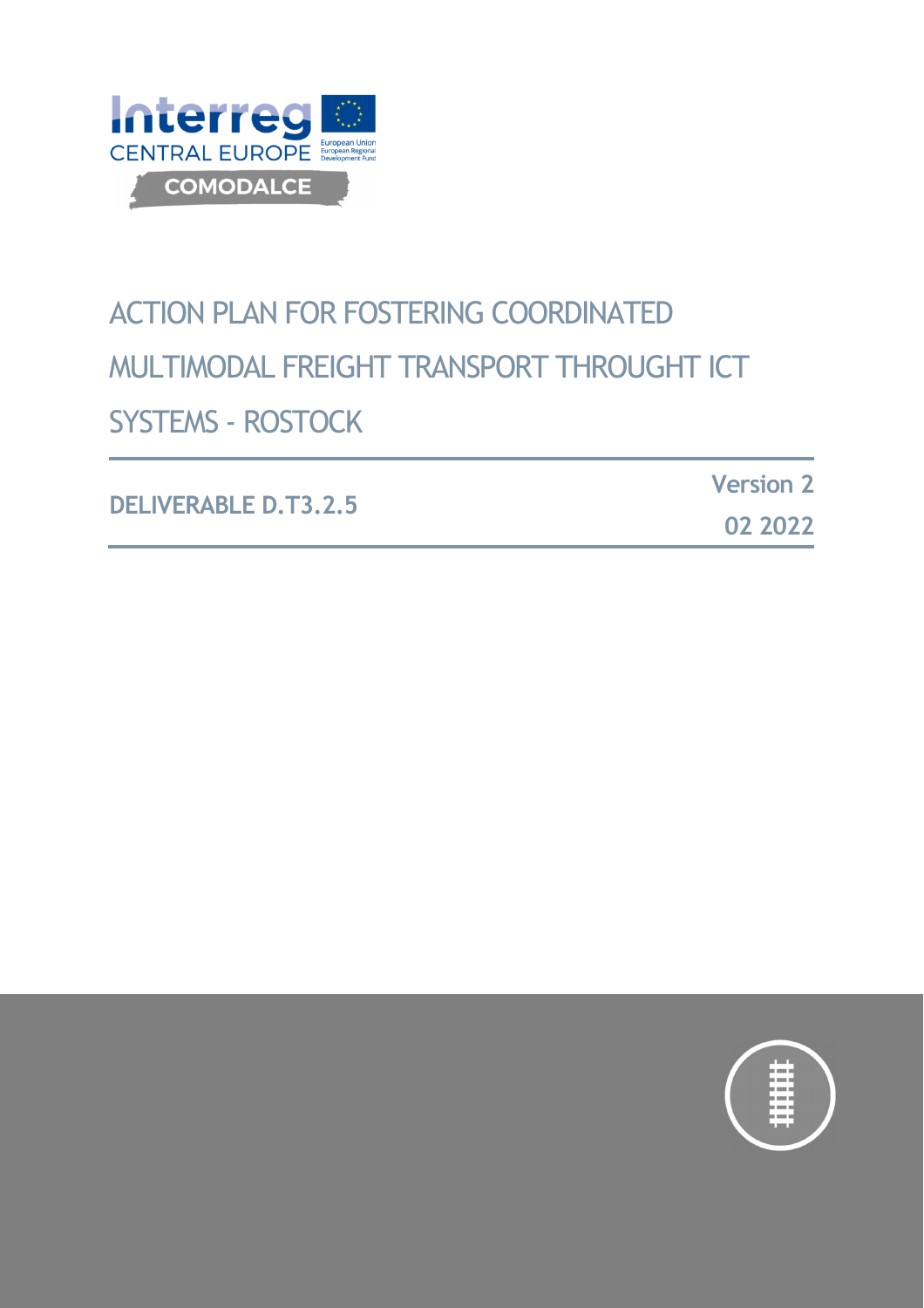



# **Table of contents**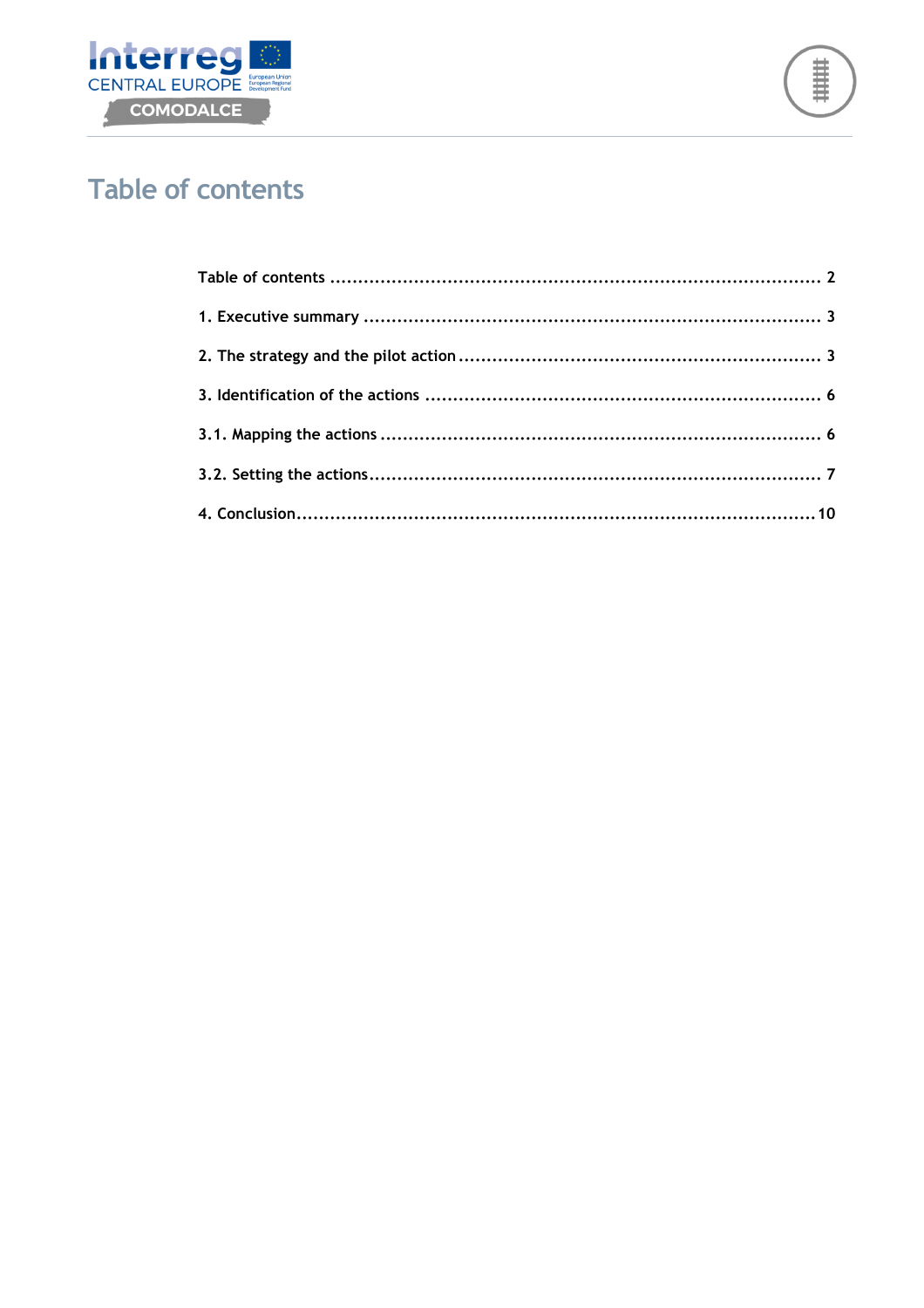

## **1. Executive summary**

This document includes the action plan fostering coordinated multimodal freight transport through ICT systems in the node of Rostock Port.

Chapter 2 defines strategic goals and a wish list of Rostock Port based on the jointly developed strategy within COMODALCE project (WPT1). Furthermore, main results of the deduced pilot action at the Port of Rostock are presented which changed due to external restrictions from a physical installation of a train scanning facility to a study for identifying suitable locations during project implementation.

Chapter 3 builds up on the gained knowledge and the project activities. In a first step required actions for company vision's implementation are defined in a time horizon until 2030. In a second step these actions are detailed, e.g. in time line, identification of financial resources, definition of responsible actors and KPIs. The action of very high priority is 'the establishment of an IT-operations control system for the intermodal terminal operator' at the Port of Rostock. It is the central element for an automatic detection of multimodal freight units as well as tracking, tracing and monitoring of freight units. The other two planned actions 'installation and integration of a train scanning solution' and 'development of an external user interface in form of a terminal information and handling system' complement and extend the functionality of the IT-operations control system.

Chapter 4 draws conclusions and illustrates the expected results and impacts of the action plan implementation.

# **2. The strategy and the pilot action**

#### **In 2020 Rostock Port set following strategic goals:**

Medium term (5 years):

- 1. Goal no. 1: Replacement of paper work with up-to-date IT tools
- 2. Goal no. 2: Enhancement of data transfer between involved stakeholders to ensure permanent data flow and status reports along the logistic chain

Long term (10 years):

- 1. Goal no. 3: Increase the degree of automation of data exchange as most as possible
- 2. Goal no. 4: Connection of all logistic service providers engaged in the logistic chains in a comprehensive terminal information and handling system

| <b>Perspectives</b>                        | Goal                                                                                                                    | <b>Measurement</b>                                                                           |
|--------------------------------------------|-------------------------------------------------------------------------------------------------------------------------|----------------------------------------------------------------------------------------------|
| 1. Environmental and<br>safety perspective | Decrease of paper work and employee<br>mistakes                                                                         | Automated IT based standard<br>procedure                                                     |
| 2. Internal processes<br>perspectives      | A strict focus on deeper IT-integration<br>of processes is necessary. Even a<br>rethinking of the staff is needed here. | Number of new software<br>components installed; training of<br>staff to use new technologies |
| 3. Innovation and<br>growth perspective    | n/a                                                                                                                     | n/a                                                                                          |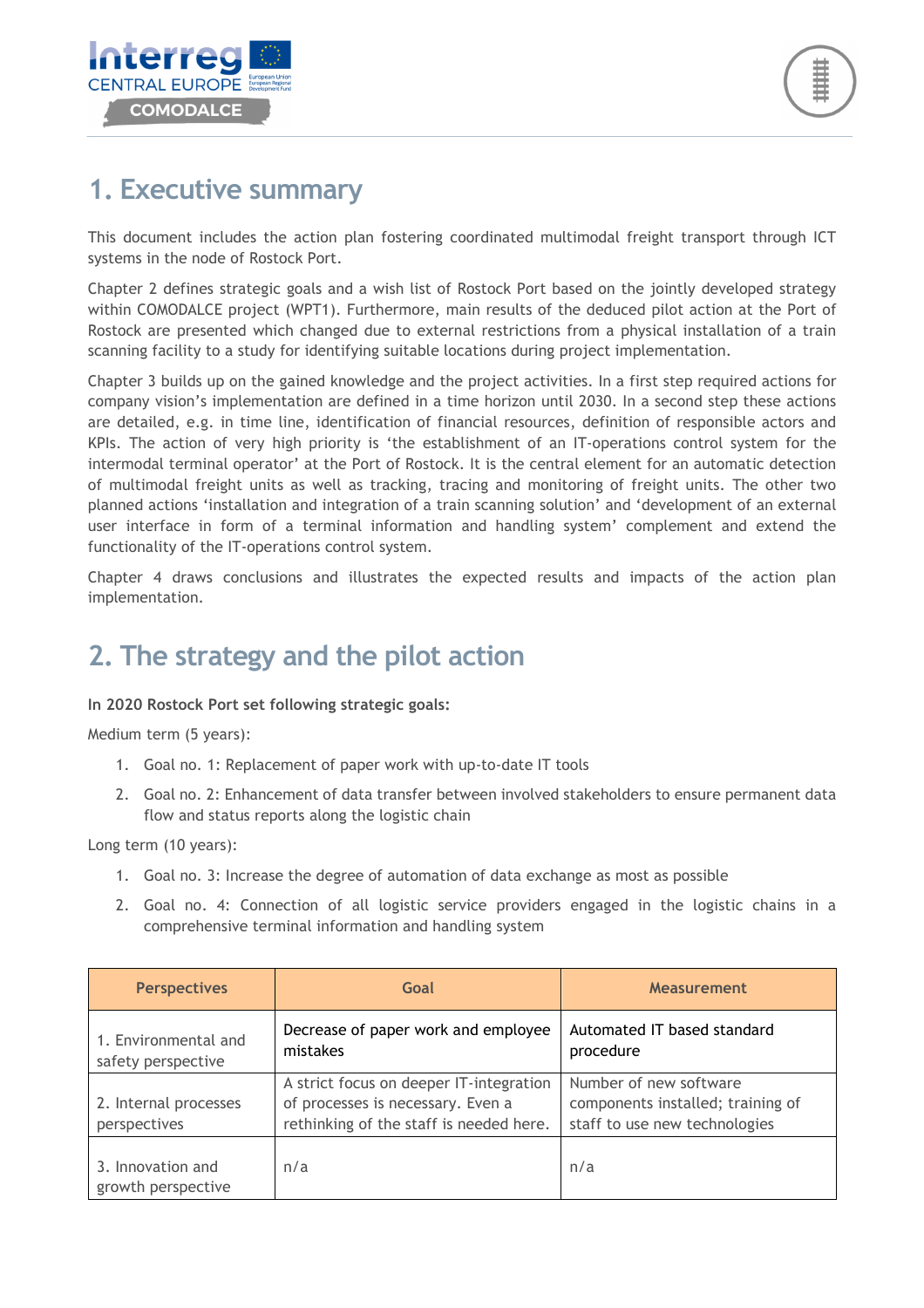

| 4. Customer / Partner<br>perspective | Discussion with stakeholders and<br>partner how to implement new<br>technologies and IT-components;<br>Cooperation with them in<br>implementing components and<br>interfaces                               | Comparison of processes before and<br>after the implementation of the<br>project in order to rate the success<br>of the IT-development |
|--------------------------------------|------------------------------------------------------------------------------------------------------------------------------------------------------------------------------------------------------------|----------------------------------------------------------------------------------------------------------------------------------------|
| 5. Financial<br>perspective          | Funds from the European Union based<br>on their goal to foster cooperation as<br>well as better connect regions; own<br>financial resources in addition to<br>funds as bank loans or from the cash<br>flow | Numbers of IT-components fully<br>implemented and financed with<br>what financial sources                                              |

### **VISION:**

Our vision is to enable automatic detection of multimodal freight units entering the terminal on rail to ensure proper tracking and tracing as well as monitoring of the condition of the transport equipment along the entire logistic chain.

#### **Wish list of ICT measures:**

Based on the strategic goals a "detailed wish list of ICT measures to be tested in the pilot actions (WPT2)" was deduced.

| Wish list of ICT measures |                                                                             |                               |                                                                                                                                                                                                              |
|---------------------------|-----------------------------------------------------------------------------|-------------------------------|--------------------------------------------------------------------------------------------------------------------------------------------------------------------------------------------------------------|
| <b>Title</b>              | <b>Short description</b>                                                    | Link to the strategic<br>goal | Link to the pilot action                                                                                                                                                                                     |
| 1.                        | Automatic detection of<br>freight units transported on<br>multimodal trains | goal no. 1                    | Yes, when the train pass<br>the scanning gate, all<br>units transported on that<br>train will be detected and<br>the information<br>connected to it<br>transferred into the<br>terminal management<br>system |
| 2.                        | Condition monitoring of<br>transport units                                  | goal no.1                     | Yes, as the scanning<br>facility will take pictures<br>from each unit which are<br>stored in a data base to<br>document e.g. unit<br>data's, damages                                                         |
| 3.                        | Data transfer between<br>logistic service provider                          | goal no.2                     | Yes; information about<br>the respective unit will be<br>exchanged via interfaces<br>with transport operators,                                                                                               |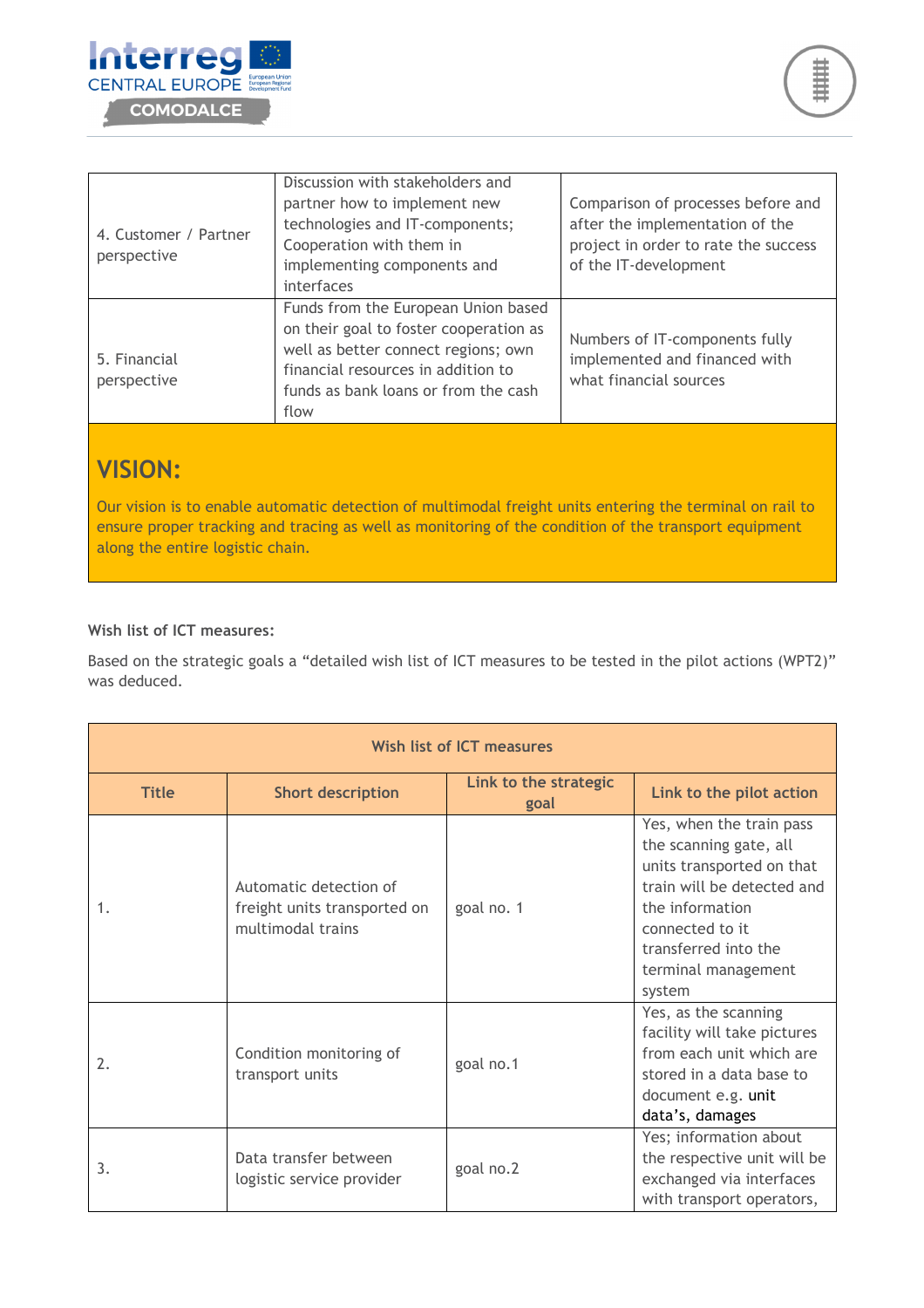

|  | handling<br>ferry- and<br>- |
|--|-----------------------------|
|  | companies                   |

#### **Pilot Action**

As consequence of the strategic goals and deduced wish list of ICT measures a pilot action should be implemented in the framework of the Interreg project COMODALCE.

The pilot action for Rostock Port was planned in form of the installation of a scanning gate for trains.

Unfortunately, the pilot action in form of a scanning facility had to be cancelled. After extensive internal and external discussions, the actual fixed location did not get approval by the rail network operator (DB Netz) which would be a precondition for the investment. Alternatively, an engineering office was contracted to analyse all relevant regulations and requirements needed for the installation and to define a suitable location for the scanning facility/rail gate.

Within the study potential locations of a scanning system for intermodal trains were identified and their feasibility against the requirements of railway law were checked and evaluated.

Based on the following operational premises

- train service ends and begins in the drive-in/out group,
- the traction change takes place in the drive-in group (electric locomotive / shunting locomotive or shunting locomotive / electric locomotive),
- between the drive-in/out group and the intermodal tracks, the train movements take place exclusively as a shunting run, without using the route track,

five variants of potential locations for the scanning gate were identified.

The evaluation/assessment of the five variants led to following conclusions:

| Variant 1                                                                                                          | Variant 2                                                                                             | Variant 3 and 4                                                                                                                                                                                                                                                                                                                         | Variant 5                                                                                                                                                                        |
|--------------------------------------------------------------------------------------------------------------------|-------------------------------------------------------------------------------------------------------|-----------------------------------------------------------------------------------------------------------------------------------------------------------------------------------------------------------------------------------------------------------------------------------------------------------------------------------------|----------------------------------------------------------------------------------------------------------------------------------------------------------------------------------|
| technically feasible                                                                                               | technically feasible<br>$\overline{\phantom{a}}$                                                      | technically feasible<br>$\sim$                                                                                                                                                                                                                                                                                                          | - technically feasible                                                                                                                                                           |
| not usable in practice,<br>since track 609 can only<br>be used as an access<br>from the DB<br>Cargo<br>maintenance | not usable in practice,<br>since track 608 is the<br>main track and can be<br>used for shunting trips | if cameras have to be<br>arranged vertically on<br>the supports of the<br>portal, the control<br>profile is restricted, so<br>the location cannot be<br>used<br>operationally, variants 3<br>and 4 have significant<br>advantages,<br>all<br>as<br>500<br>journeys in the<br>sidings including tracks<br>601 and 602 can be<br>recorded | all journeys<br>in the<br>direction of RTM are<br>recorded, provided that<br>it is specified that access<br>to the intermodal tracks<br>is exclusively via tracks<br>516 and 517 |

Only Variant 5 was recommended with the following accompanying conditions:

- The required standard light spaces can be implemented by a camera arrangement that must be adhered to the vertical supports of the portal.
- All services in and out of the intermodal system can be recorded, provided that the necessary shunting services are only made using tracks 516/517. This can be regulated operationally.
- Accessibility for maintenance, repair and fault work must be contractually agreed with DB Netz AG.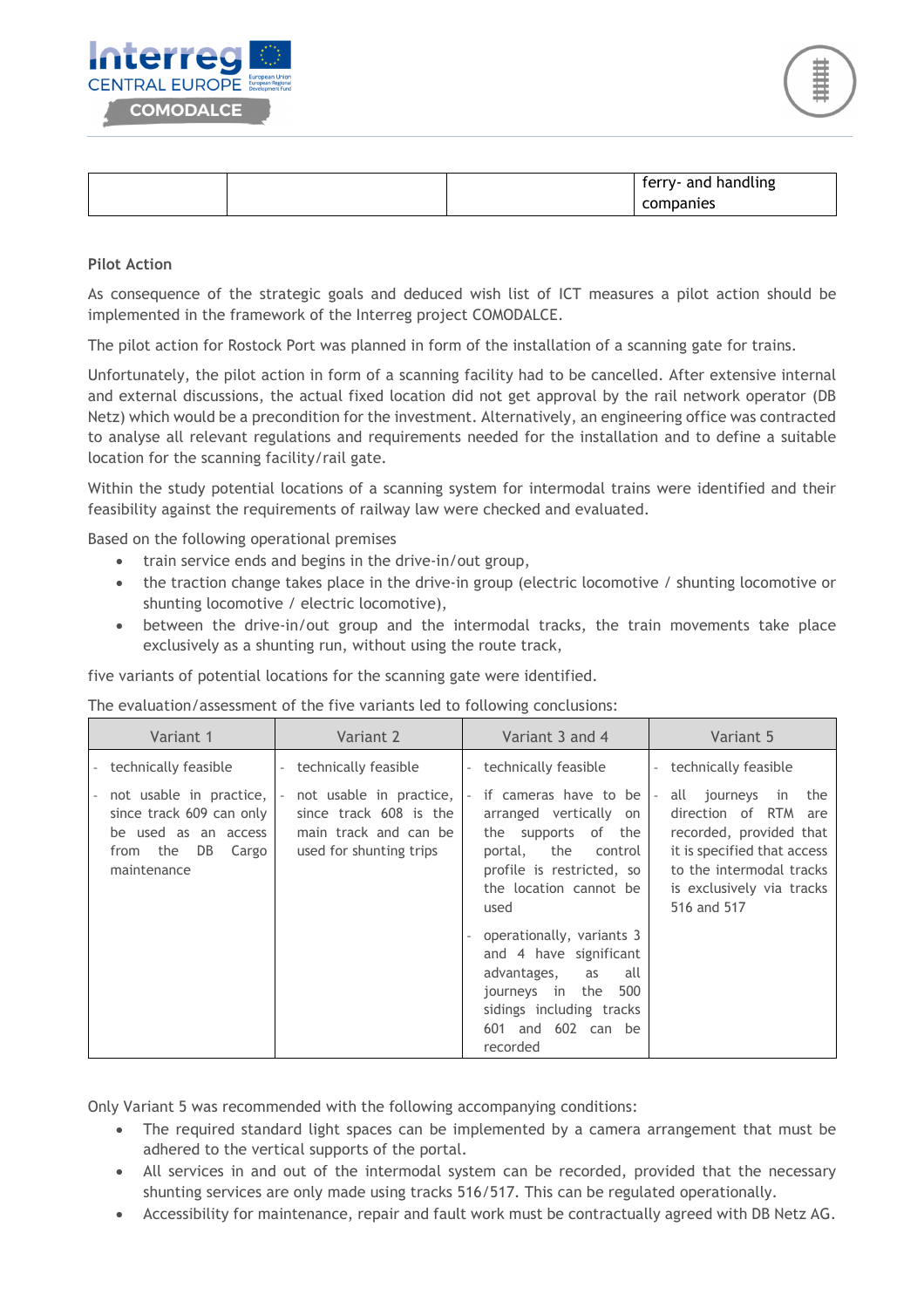

Due to the fact that only one potential location could be identified for the implementation of a scanning gate for trains at the port area, Rostock Port is still discussing alternative technical solutions for train scanning. Beside the construction of a physical gate at the port area two other options are under consideration:

- A gate solution outside of the port area which would be constructed and operated by the net operator DB-Netz. In this case Rostock Port would have the possibility to buy corresponding data of trains/train units and would have to create an interface between DB-Netz IT-system and the port's own IT-system. This technique is already introduced at eight locations in Germany by DB-Netz.
- A pioneer project of a Spanish Start-Up offering a scanning solution with several cameras on different positions at the combined transport terminal. Experiences with it have already been made in other branches. It would have to be adopted to the port sector, especially to a combined transport terminal.

Taking the decision for one of the sketched alternatives of train scanning solutions and its implementation at Rostock Port will be an important step towards realization of port's vision above.

### **3. Identification of the actions**

#### **3.1. Mapping the actions**

terre CENTRAL FUROPE

**COMODALCE** 

The table below summarises the actions to be taken (horizon: 2030).

| <b>ACTION/MEASURE</b>                                                                                                                          | <b>ESTIMATED COST</b>                                           | <b>TIME HORIZON</b> |
|------------------------------------------------------------------------------------------------------------------------------------------------|-----------------------------------------------------------------|---------------------|
| Establishment of an IT-operations<br>control system for the intermodal<br>terminal operator                                                    | 150,000 euros                                                   | 2024                |
| Installation and integration of a<br>train-scanning-solution into<br>the I<br>operations control system of the<br>intermodal terminal operator | 200.000 euros up to<br>650.000 euros (depending<br>on solution) | 2025                |
| Development of an external user<br>interface in form of a terminal<br>information and handling system                                          | 50,000 euros                                                    | 2025                |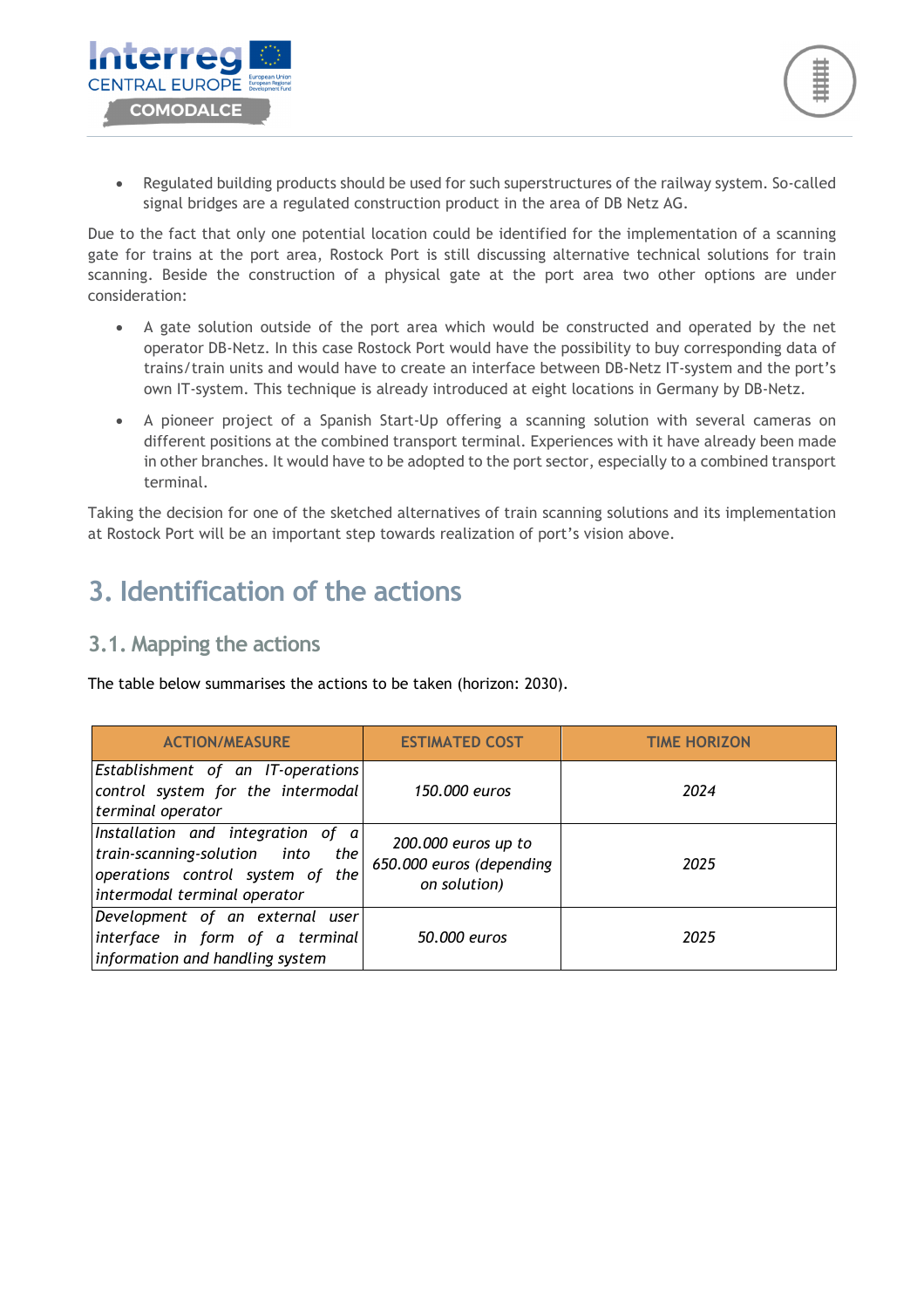

### **3.2. Setting the actions**

 $\overline{a}$ 

| Action no. 1: Establishment of an IT-operations control system for the intermodal terminal operator                                                                                               |                                                                                                                                                                                                                                                                                                                                                                                                                                                          |
|---------------------------------------------------------------------------------------------------------------------------------------------------------------------------------------------------|----------------------------------------------------------------------------------------------------------------------------------------------------------------------------------------------------------------------------------------------------------------------------------------------------------------------------------------------------------------------------------------------------------------------------------------------------------|
| <b>Description of action/measure</b><br>Describe the action foreseen and the<br>expected results from its<br>implementation                                                                       | The IT-operation control system will be an extension of the<br>port management system SKSS (so-called: Stellplatz Kontroll-<br>und Sicherungssystem). It will be a specific software<br>component which will aim at the optimization of operation<br>processes and better usage of resources, e.g. in:<br>train registration/detection as well as train composition,<br>truck clearance, management of storage area of<br>unaccompanied transport units. |
| Description of the main steps for its<br>implementation<br>List and describe in detail the main<br>steps for the implementation of the<br>action (i.e. planning phase, tender<br>procedures, etc) | 1. Tender process<br>2. Implementation phase (development of the software<br>component)                                                                                                                                                                                                                                                                                                                                                                  |
| <b>Stakeholders involved</b><br>List the stakeholders involved. What<br>is their role in the action? Will they<br>be the direct beneficiaries?                                                    | Rostock Port (infrastructure provider)<br>RTM (terminal operator)<br>IT-developer/service provider                                                                                                                                                                                                                                                                                                                                                       |
| <b>Timeline</b><br>Indicate the time horizon for the<br>implementation of the action                                                                                                              | 2024                                                                                                                                                                                                                                                                                                                                                                                                                                                     |
| <b>Investment cost</b><br>How much will cost the<br>construction/realization of the future<br>initiative/action/technology?                                                                       | 150.000 euros                                                                                                                                                                                                                                                                                                                                                                                                                                            |
| Sources of financing <sup>1</sup><br>What are the sources of financing?<br>Private capital, public capital, CEF,<br>etc…<br>How much is the share covered by<br>each of them?                     | National public funds (Eisenbahnbundesamt) and own<br>financial resources                                                                                                                                                                                                                                                                                                                                                                                |
| Impact of the initiative<br>Describe the expected future<br>economic, social, environmental<br>impacts of this initiative                                                                         | The software will optimize/automate cargo handling and<br>storage procedures and make the terminal operations more<br>efficient. Less waiting times of trucks and less transhipments<br>of cargo at the terminal will reduce CO2 emissions.                                                                                                                                                                                                              |
| <b>KPIs</b><br>Please identify the KPI to be used for<br>measuring the action's impact                                                                                                            | less waiting times for trucks at the gates and at the<br>transhipment module; higher throughput of cargo units;<br>less driving for positioning of cranes;<br>higher freight handling capacity,                                                                                                                                                                                                                                                          |

1 This information, if already available, could be assumed in the draft version and it has to be confirmed in the final one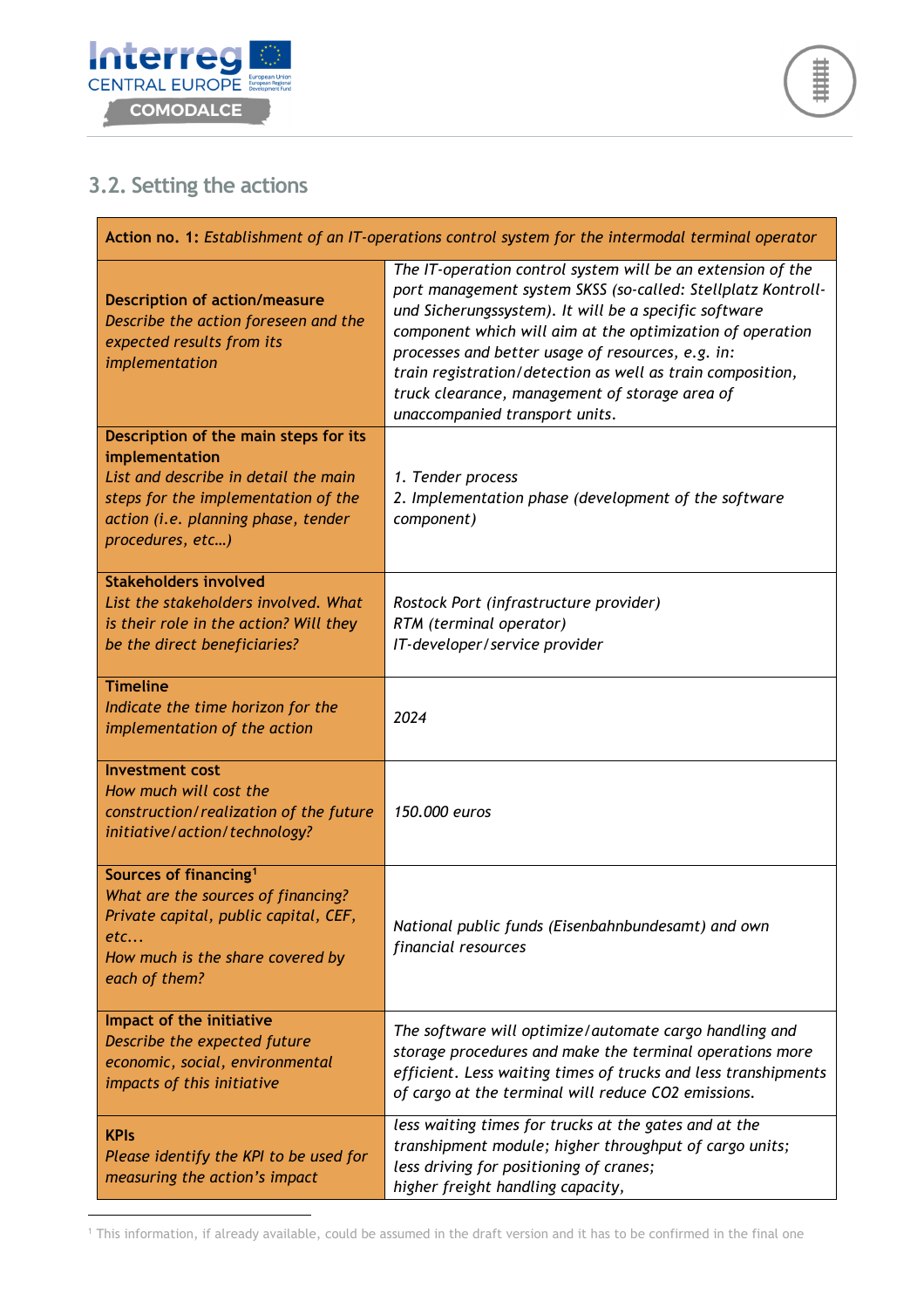

 $\overline{a}$ 

| Action no. 2: Installation and integration of a train-scanning-solution into the operations control<br>system of the intermodal terminal operator                                                 |                                                                                                                                                                                                                                                                                                                                                                                            |  |
|---------------------------------------------------------------------------------------------------------------------------------------------------------------------------------------------------|--------------------------------------------------------------------------------------------------------------------------------------------------------------------------------------------------------------------------------------------------------------------------------------------------------------------------------------------------------------------------------------------|--|
| <b>Description of action/measure</b>                                                                                                                                                              | A train scanning facility which register automatically and                                                                                                                                                                                                                                                                                                                                 |  |
| Describe the action foreseen and the<br>expected results from its<br>implementation                                                                                                               | digitally in- and out-going trains at the terminal should be<br>installed and integrated into the IT-system. Each single train<br>unit should be registered by several characteristics (photos,                                                                                                                                                                                            |  |
| Description of the main steps for its<br>implementation<br>List and describe in detail the main<br>steps for the implementation of the<br>action (i.e. planning phase, tender<br>procedures, etc) | $ID-No., etc.)$<br>1. decision making process regarding the existing<br>solutions/options of construction<br>2. planning phase of the scanning gate (specifications,<br>tendering procedure, implementation phase)<br>3. construction phase of the scanning gate (specifications,<br>tendering procedure, implementation phase)<br>4. IT-integration into the IT-operations control system |  |
| <b>Stakeholders involved</b><br>List the stakeholders involved. What<br>is their role in the action? Will they<br>be the direct beneficiaries?                                                    | Rostock Port (infrastructure provider)<br>RTM (terminal operator)<br>DB-Netz (German rail net operator)<br>External service providers (construction/IT etc.)                                                                                                                                                                                                                               |  |
| <b>Timeline</b><br>Indicate the time horizon for the<br>implementation of the action                                                                                                              | 2025                                                                                                                                                                                                                                                                                                                                                                                       |  |
| <b>Investment cost</b><br>How much will cost the<br>construction/realization of the future<br>initiative/action/technology?                                                                       | 200.000 euros up to 650.000 euros (depending on solution)                                                                                                                                                                                                                                                                                                                                  |  |
| Sources of financing <sup>2</sup><br>What are the sources of financing?<br>Private capital, public capital, CEF,<br>etc<br>How much is the share covered by<br>each of them?                      | Own financial resources and potential available funds                                                                                                                                                                                                                                                                                                                                      |  |
| Impact of the initiative<br>Describe the expected future<br>economic, social, environmental<br>impacts of this initiative                                                                         | With the scanning of the train units a lot of data will be<br>gathered automatically in a very time-efficient manner. It<br>will establish a new level of tracking and tracing activities of<br>the units for the terminal operator and internodal<br>customers. Information will be available immediately and in<br>a better quality.                                                     |  |
| <b>KPIs</b><br>Please identify the KPI to be used for<br>measuring the action's impact                                                                                                            | Less insurance claims by transport operators or freight<br>forwarders. Consequently, less insurance costs for<br>cargo/freight unit damages;<br>Up-to-date information for transport status of the cargo for<br>the customers/freight forwarders/transport operators.                                                                                                                      |  |

 $^2$  This information, if already available, could be assumed in the draft version and it has to be confirmed in the final one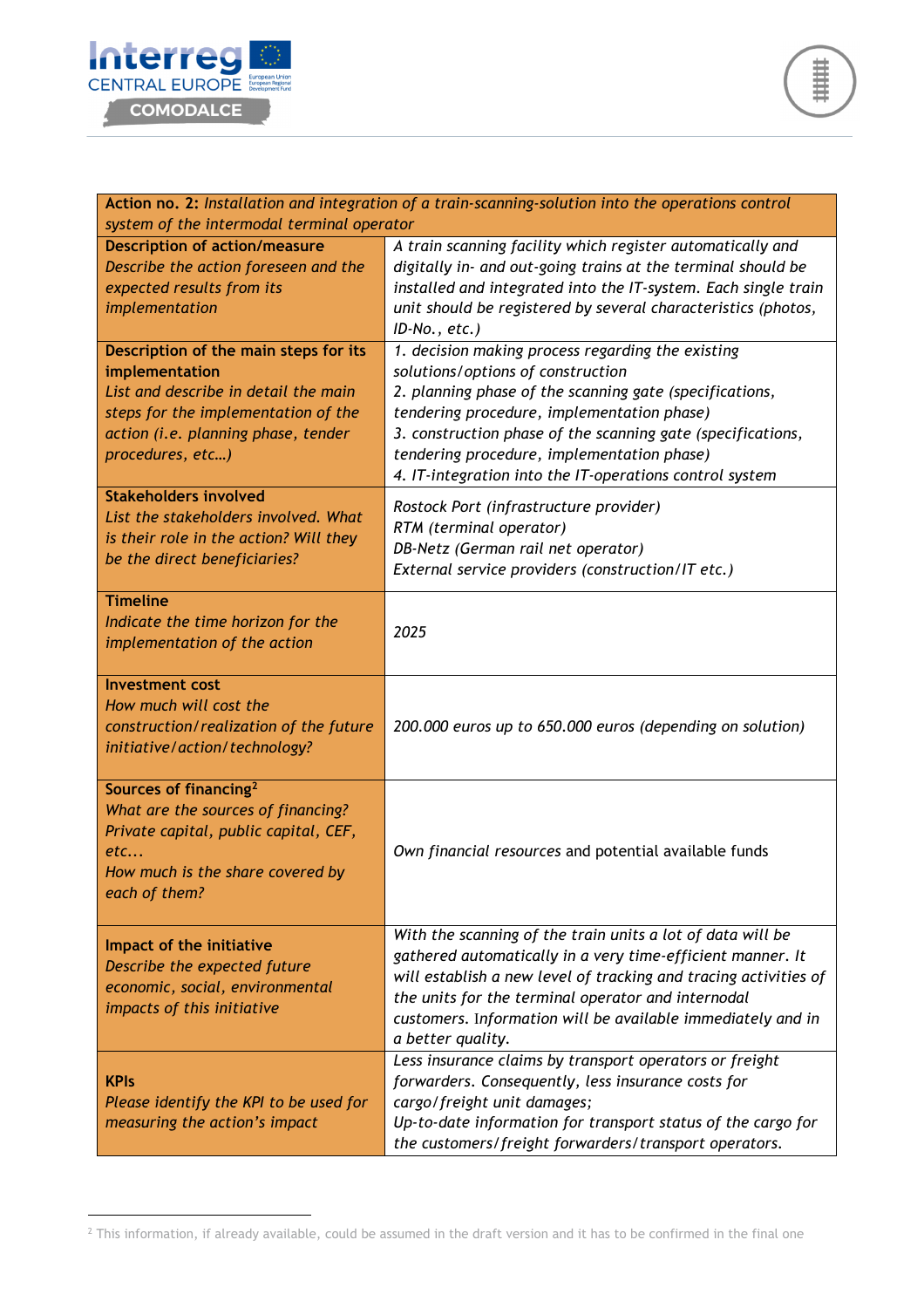

 $\overline{a}$ 



*Less storage times of cargo units due to direct transhipment from train to truck. Larger handling capacity on the intermodal terminal.*

| Action no. 3: Development of an external user interface in form of a terminal information and<br>handling system                                                                                  |                                                                                                                                                                                                                                                                                                                                                                                                                                                                                                         |  |
|---------------------------------------------------------------------------------------------------------------------------------------------------------------------------------------------------|---------------------------------------------------------------------------------------------------------------------------------------------------------------------------------------------------------------------------------------------------------------------------------------------------------------------------------------------------------------------------------------------------------------------------------------------------------------------------------------------------------|--|
| <b>Description of action/measure</b><br>Describe the action foreseen and the<br>expected results from its<br>implementation                                                                       | The terminal information and handling system will be a<br>platform or an interface which enables a direct data<br>exchange (e.g. trailer position at any time at the terminal,<br>condition of the trailer etc.) with external users (customers,<br>transport operators, freight forwarders). The external users<br>will have a direct access on the data and they will have the<br>opportunity to insert data, e.g. pre-register transport units<br>for trains, retrieval of photos in damage matters. |  |
| Description of the main steps for its<br>implementation<br>List and describe in detail the main<br>steps for the implementation of the<br>action (i.e. planning phase, tender<br>procedures, etc) | 1. internal elaboration of the specification<br>2. tendering procedure for IT hard- and software<br>3. implementation by an external service provider                                                                                                                                                                                                                                                                                                                                                   |  |
| <b>Stakeholders involved</b><br>List the stakeholders involved. What<br>is their role in the action? Will they<br>be the direct beneficiaries?                                                    | Rostock Port (infrastructure provider)<br>RTM (terminal operator)<br>External service provider (IT developer)<br>Customers / other intermodal actors (potential users)                                                                                                                                                                                                                                                                                                                                  |  |
| <b>Timeline</b><br>Indicate the time horizon for the<br>implementation of the action                                                                                                              | 2025                                                                                                                                                                                                                                                                                                                                                                                                                                                                                                    |  |
| <b>Investment cost</b><br>How much will cost the<br>construction/realization of the future<br>initiative/action/technology?                                                                       | 50.000 euros                                                                                                                                                                                                                                                                                                                                                                                                                                                                                            |  |
| Sources of financing <sup>3</sup><br>What are the sources of financing?<br>Private capital, public capital, CEF,<br>etc<br>How much is the share covered by<br>each of them?                      | Own financial resources and potential available funds                                                                                                                                                                                                                                                                                                                                                                                                                                                   |  |
| Impact of the initiative<br>Describe the expected future<br>economic, social, environmental<br>impacts of this initiative                                                                         | More digitalization of the processes and therefore better and<br>faster information for all stakeholders                                                                                                                                                                                                                                                                                                                                                                                                |  |

 $3$  This information, if already available, could be assumed in the draft version and it has to be confirmed in the final one